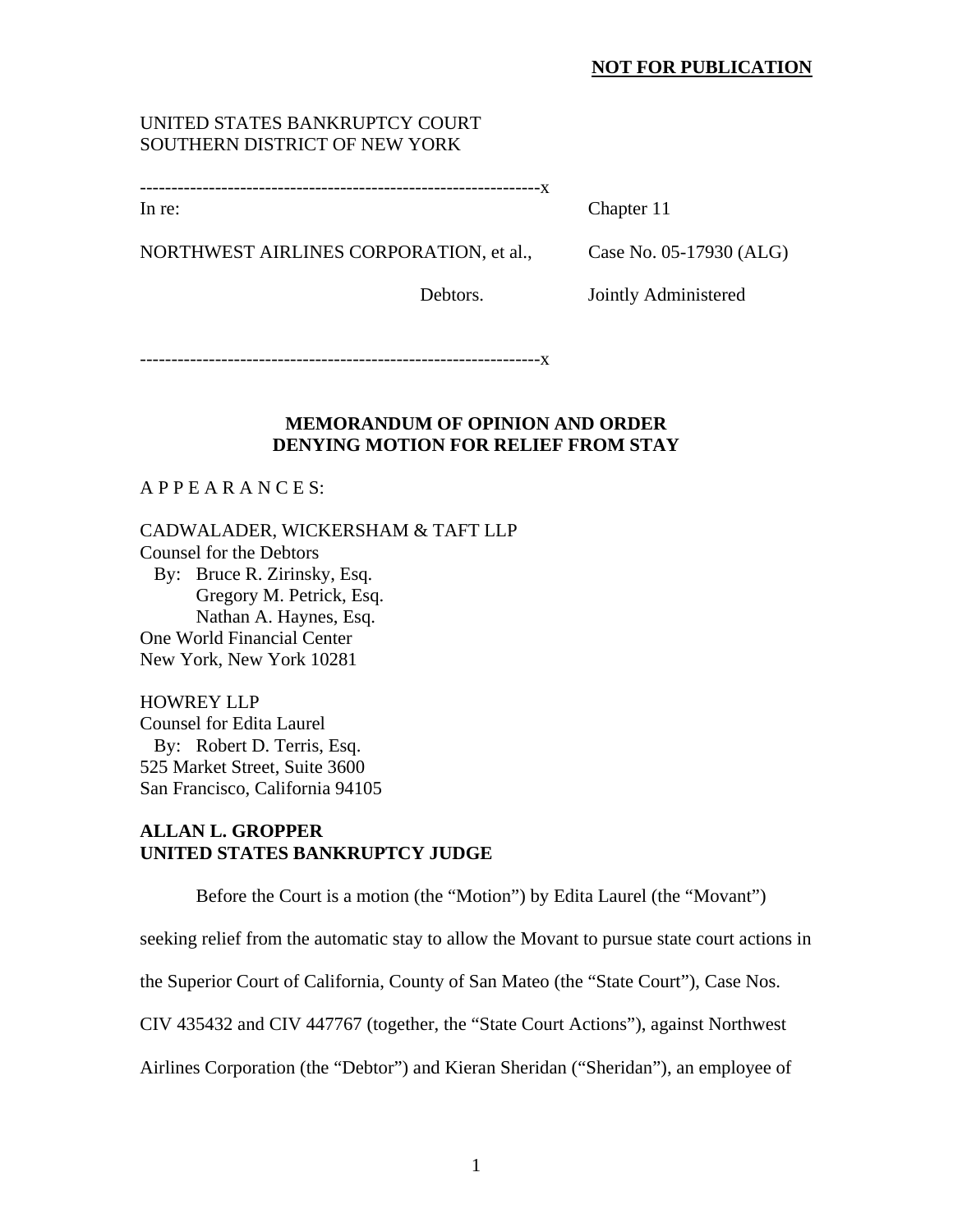#### **NOT FOR PUBLICATION**

Northwest Airlines, Inc. The State Court Actions assert claims including employment discrimination and intentional infliction of emotional distress and have been stayed against the Debtor by virtue of the automatic stay and against Sheridan pursuant to a ruling by the State Court.

A principal purpose of the automatic stay is to permit a debtor to focus its energies on reorganizing and managing its business affairs without facing diversions and litigation brought on by its creditors. *Eastern Refractories Co. v. Forty Eight Insulations, Inc*., 157 F.3d 169, 172 (2d Cir. 1998); *Teachers Ins. & Annuity Ass'n. of Am. V. Butler*, 803 F.2d 61, 64 (2d Cir. 1986); *CAE Indus. Ltd. v. Aerospace Holdings Co.*, 116 B.R. 31, 32 (S.D.N.Y. 1990). Pursuant to § 362(d)(1) of the Bankruptcy Code, the automatic stay may only be lifted to permit a litigation to go forward in another court upon an initial showing of "cause" by the party seeking relief from the stay. *Sonnax Indus., Inc. v. Tri Component Prods. Corp. (In re Sonnax Indus., Inc.)*, 907 F.2d 1280, 1285 (2d Cir. 1990); *In re New York Med. Grp., P.C.*, 265 B.R. 408, 413 (Bankr. S.D.N.Y. 2001).<sup>1</sup> In determining whether cause exists to lift the automatic stay to allow litigation to proceed in another tribunal, courts consider a number of factors enumerated by the Second Circuit in *In re Sonnax*:

- (1) whether relief would result in a partial or complete resolution of the issue;
- (2) lack of any connection with or interference with the bankruptcy case;
- (3) whether the other proceeding involves the debtor as a fiduciary;
- (4) whether a specialized tribunal with the necessary expertise has been established to hear the cause of action;
- (5) whether the debtor's insurer has assumed full responsibility for defending it;
- (6) whether the action primarily involves third parties;

 $\overline{a}$ 

 $<sup>1</sup>$  An alternative ground for lifting the stay, that the debtor has no equity in the property at issue and the</sup> property is not needed for an effective reorganization, is not relevant. 11 U.S.C. § 362(d)(2).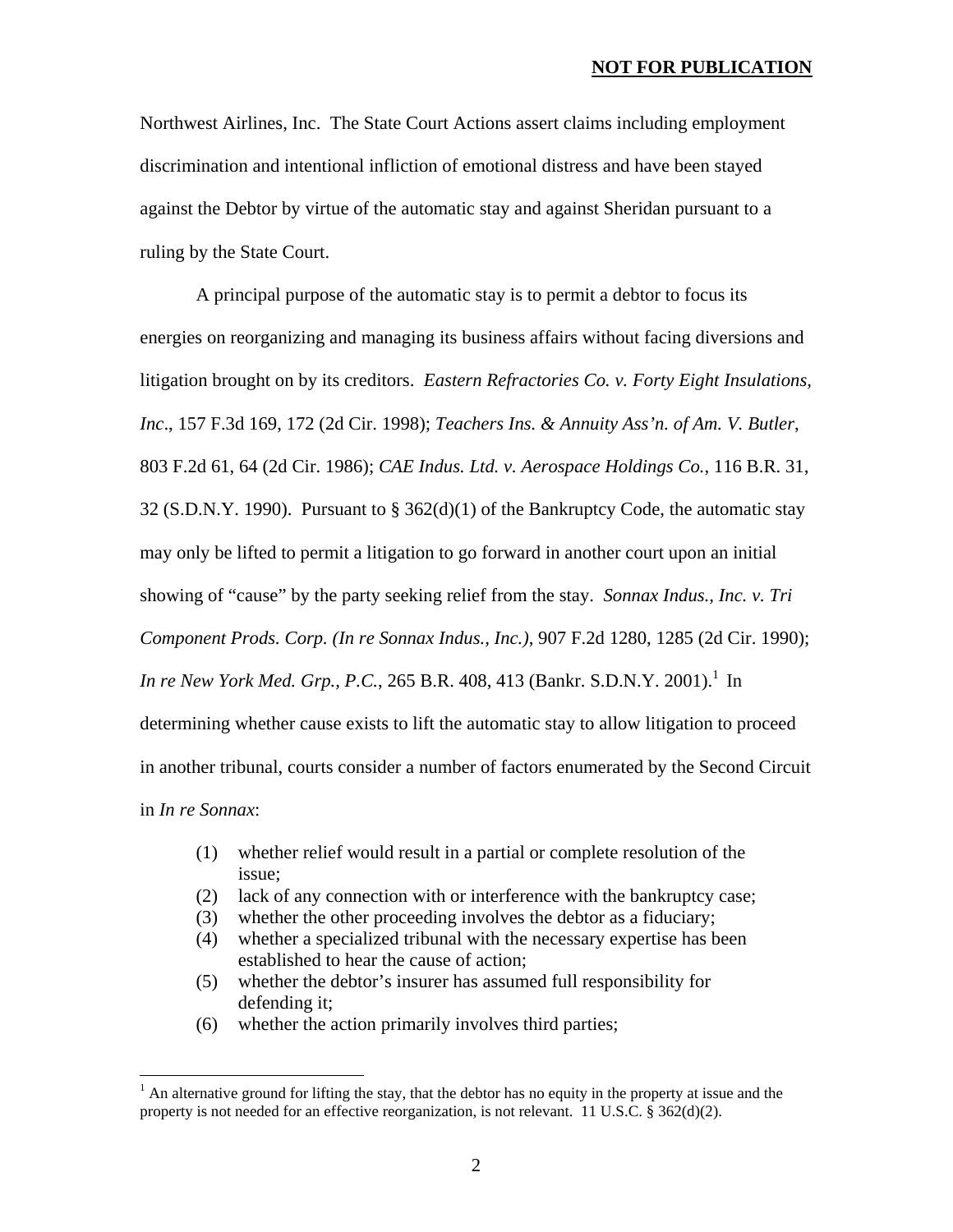- (7) whether litigation in another forum would prejudice the interest of the creditors;
- (8) whether the judgment claim arising from the other action is subject to equitable subordination;
- (9) whether the movant's success in the other proceeding would result in a judicial lien avoidance action by the debtor;
- (10) the interests of judicial economy and the expeditious and economical resolution of litigation;
- (11) whether the parties are ready for trial in the other proceeding; and
- (12) impact of the stay on the parties and the balance of harms.

*In re Sonnax*, 907 F.2d at 1286). "Not all of these factors will be relevant in every case," *Mazzeo v. Lenhart (In re Mazzeo)*, 167 F.3d 139, 143 (2d Cir. 1999), and a court need not give equal weight to each factor. *In re Burger Boys, Inc.*, 183 B.R. 682, 688 (S.D.N.Y. 1994). As set forth below, the relevant *Sonnax* factors weigh against lifting the automatic stay to allow the State Court Actions to go forward against the Debtor.

This Court has recognized that the Debtors in these Chapter 11 cases are at a critical stage in their bankruptcy proceedings and are dealing with significant, timesensitive issues that require the attention of management and counsel as well as the breathing spell from prepetition litigation that is afforded by the automatic stay. See, e.g., *In re Northwest Airlines et al.*, No. 05-17930 (ALG) (Bankr. S.D.N.Y. Mar. 10, 2006), (Bankr. S.D.N.Y. Jan. 12, 2006) ("*Gladstone*"). Defending against a multitude of actions like the ones the Movant seeks to pursue would impede the Debtors' successful emergence from Chapter 11. As this Court stated in *Gladstone*, "the Debtors are party to hundreds if not thousands of actions which are presently pending before other courts and are stayed under  $\S 362(a)(1)$ . To allow the automatic stay to be lifted with respect to this action at this time would prompt similar motions and require the Debtors to spend an inordinate amount of time and money on litigation and detract from the Debtors' attempts to restructure their business." (*Gladstone*, p. 4). The distraction and expense of

3